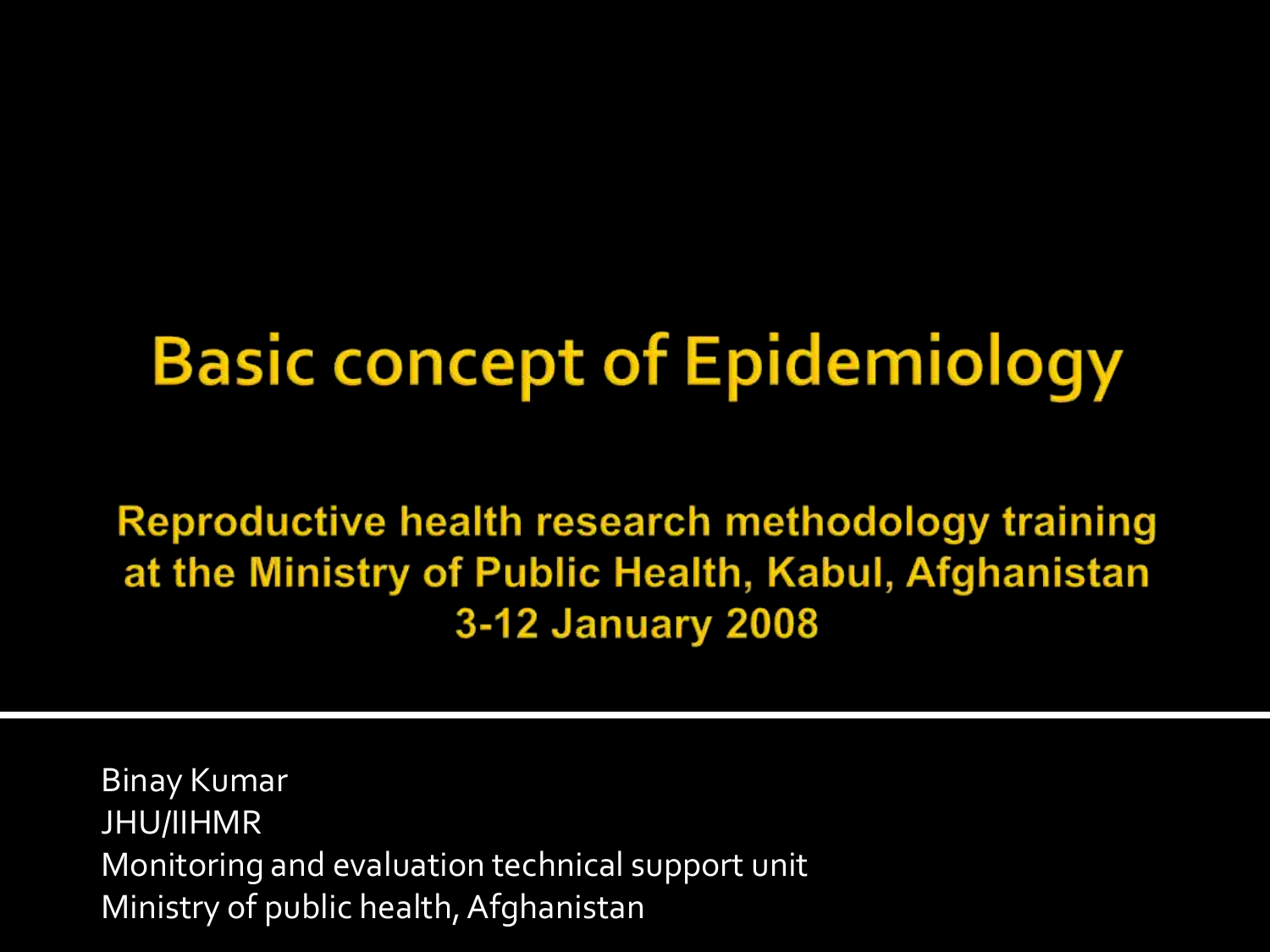## **What is Epidemiology?**

- "Epidemiology is the study of how disease is distributed in the populations and the factors what influence or determine this distribution."
- "Epidemiology is the study of the distribution and determinants of the health related states or events in specified populations and the application of this study to control of health problems." – A Dictionary of Epidemiology, ed 2. New York, Oxford University Press, 1988.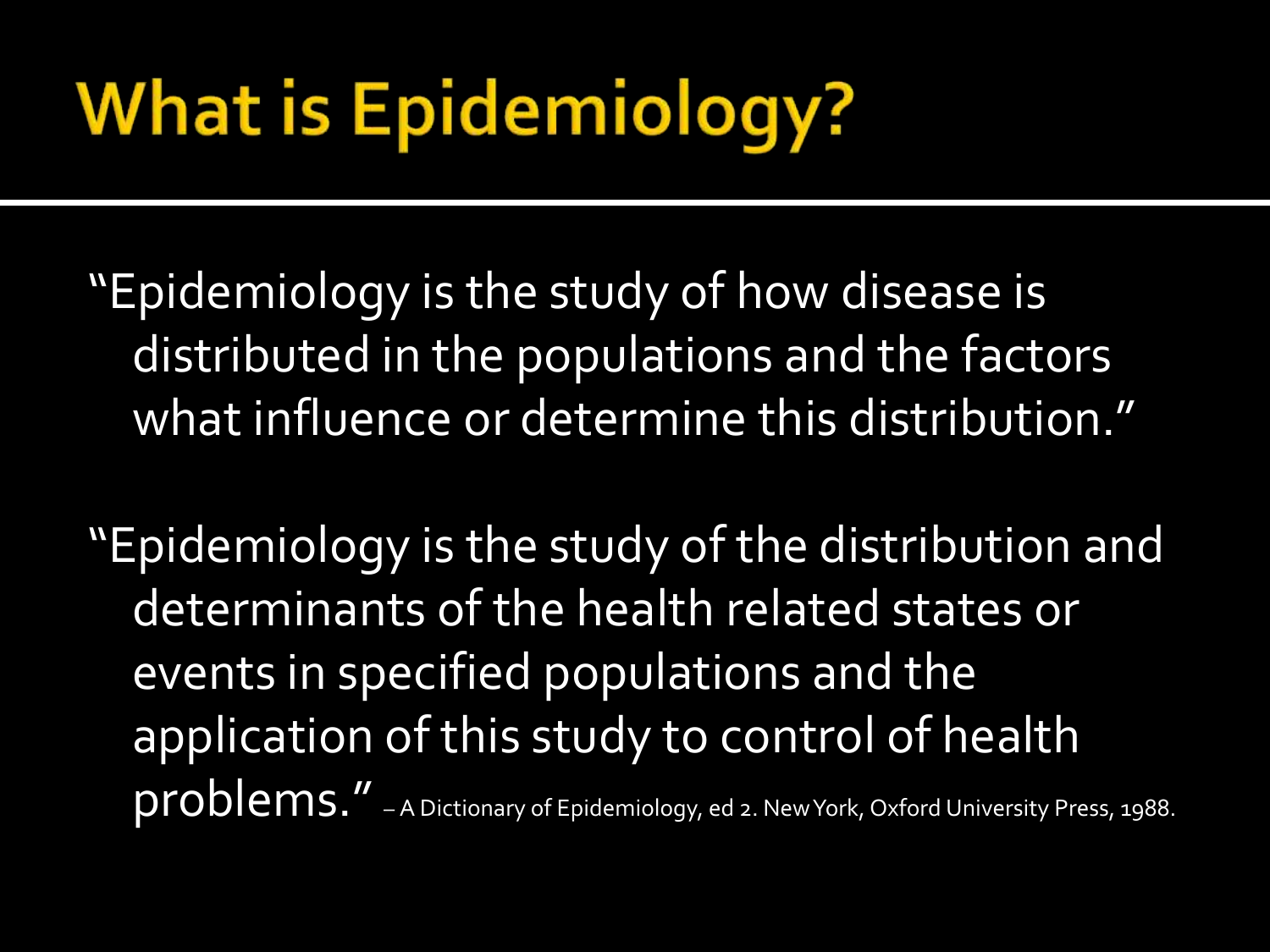## **WHO definition of Epidemiology**

*"The study of the distribution and determinants of health and disease in human populations to enable health services to be planned rationally, disease surveillance to be carried out, and preventive and control programs to be implemented and evaluated."*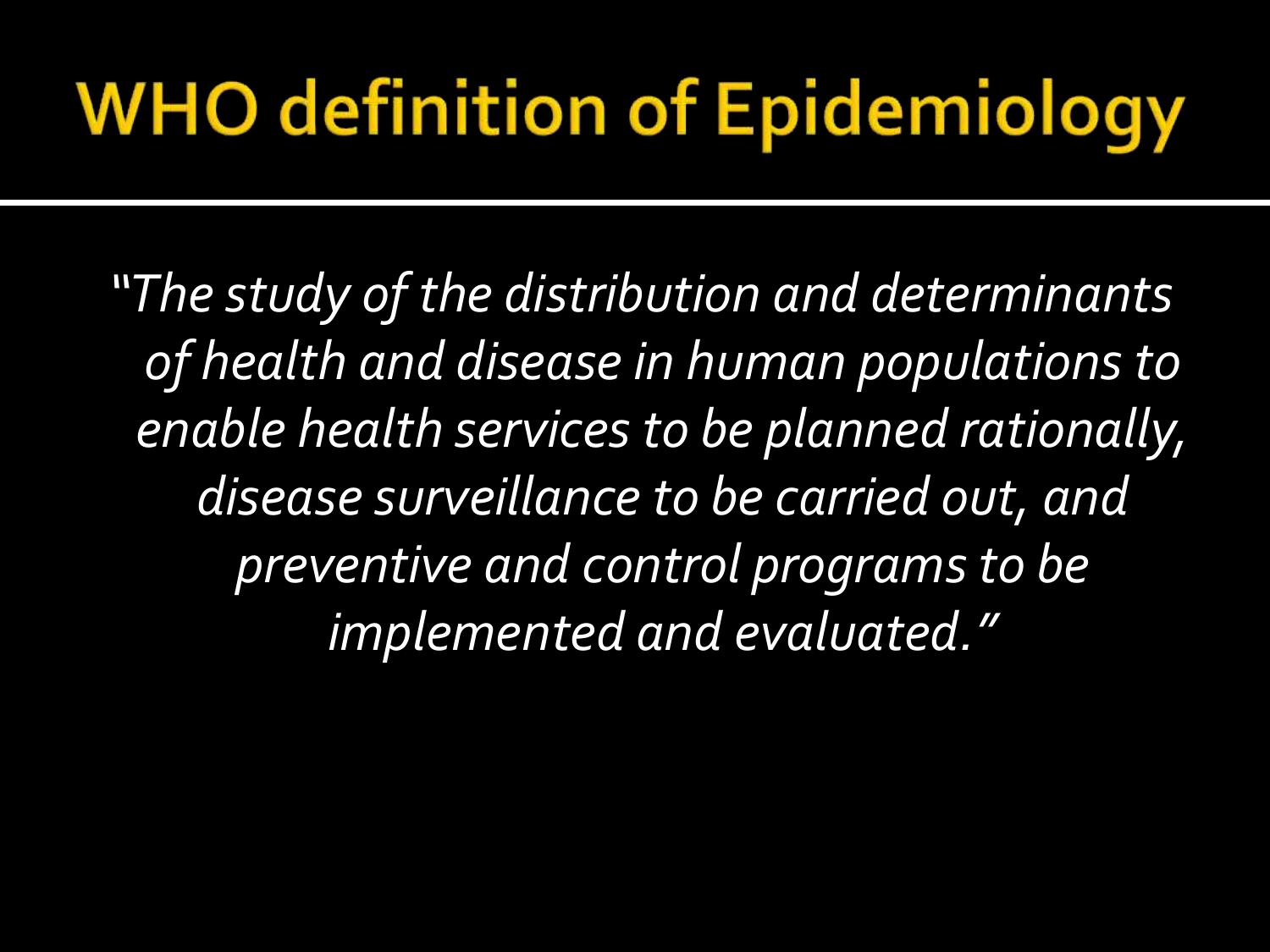## The objectives of Epidemiology

- 1. To identify the etiology or the cause of a disease and the risk factors- that is, factors that increase a person's risk for a disease.
- 2. To determine the extent of disease found in the community.
- 3. To study the natural history and prognosis of disease.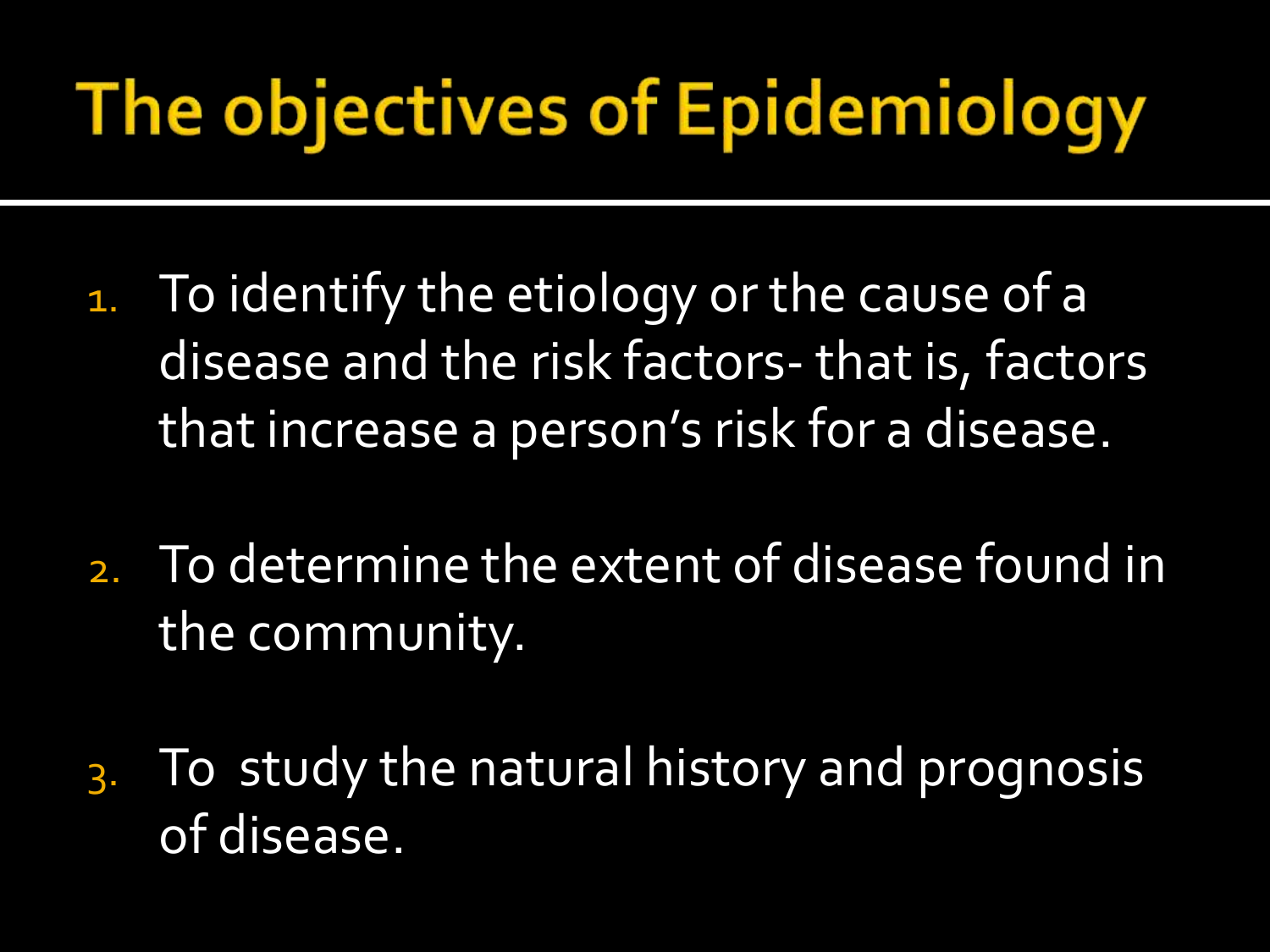## Objectives contd....

- 4. To evaluate both existing and new preventive and therapeutic measures and modes of health care delivery.
- 5. To provide the foundation for developing public policy and making regulatory decisions relating to environmental problems.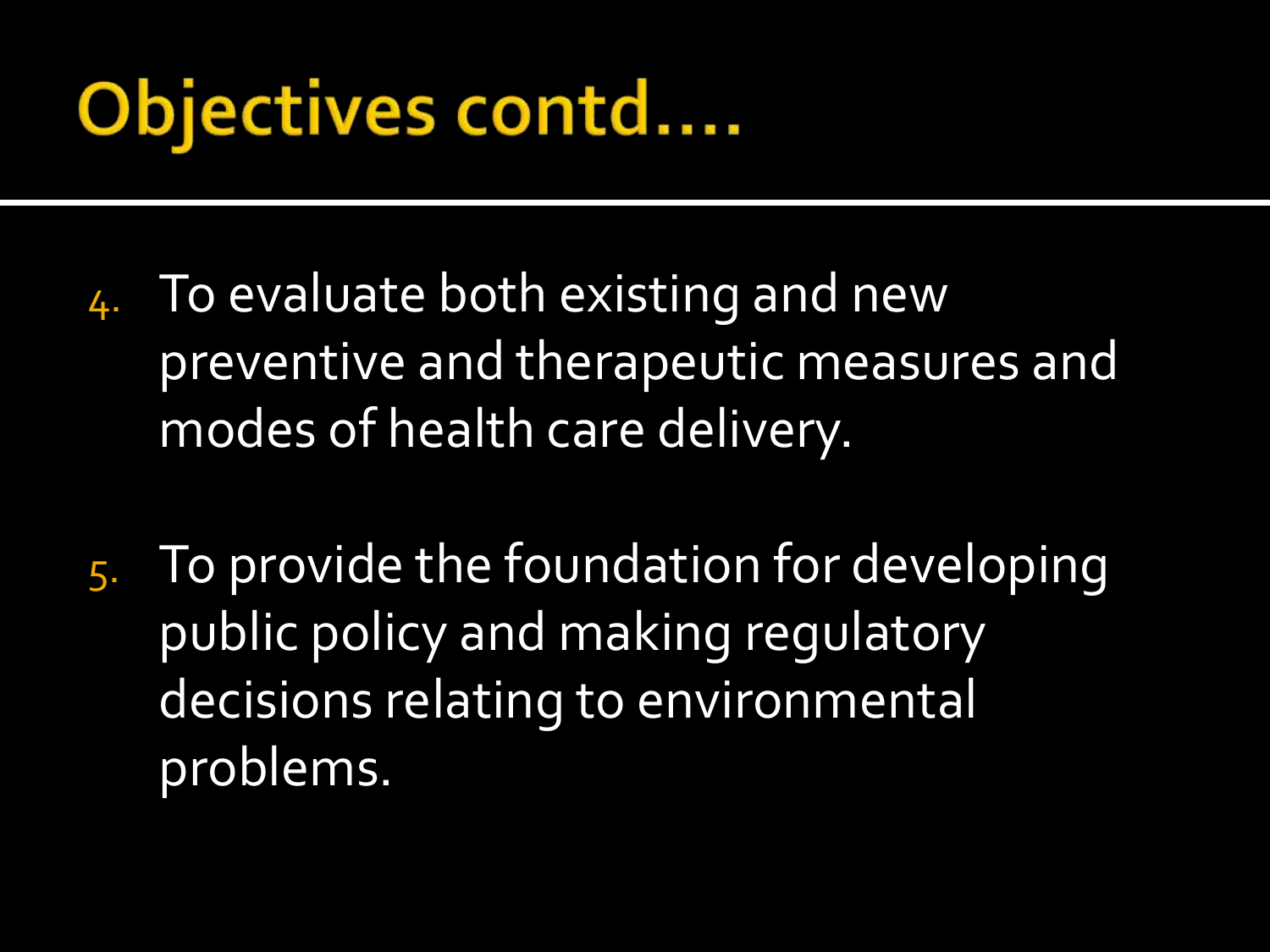## **History of Epidemiology**

- Hippocrates onward: miasma and health
- **Population mortality: 1600's onwards**
- **D** Quantitative methods: France in the 1800's
- **English sanitary physicians: the 1800's**
- **The bacteriologic revolution: the 1800's on**
- **Infectious disease epidemiology: TB, malaria, HIV/AIDS,** cholera, influenza
- The rise of "chronic disease epidemiology": 1950's onwards
- The speciation of epidemiology: from the 1970's
- **New fields: Clinical epidemiology, genetic epidemiology,** molecular epidemiology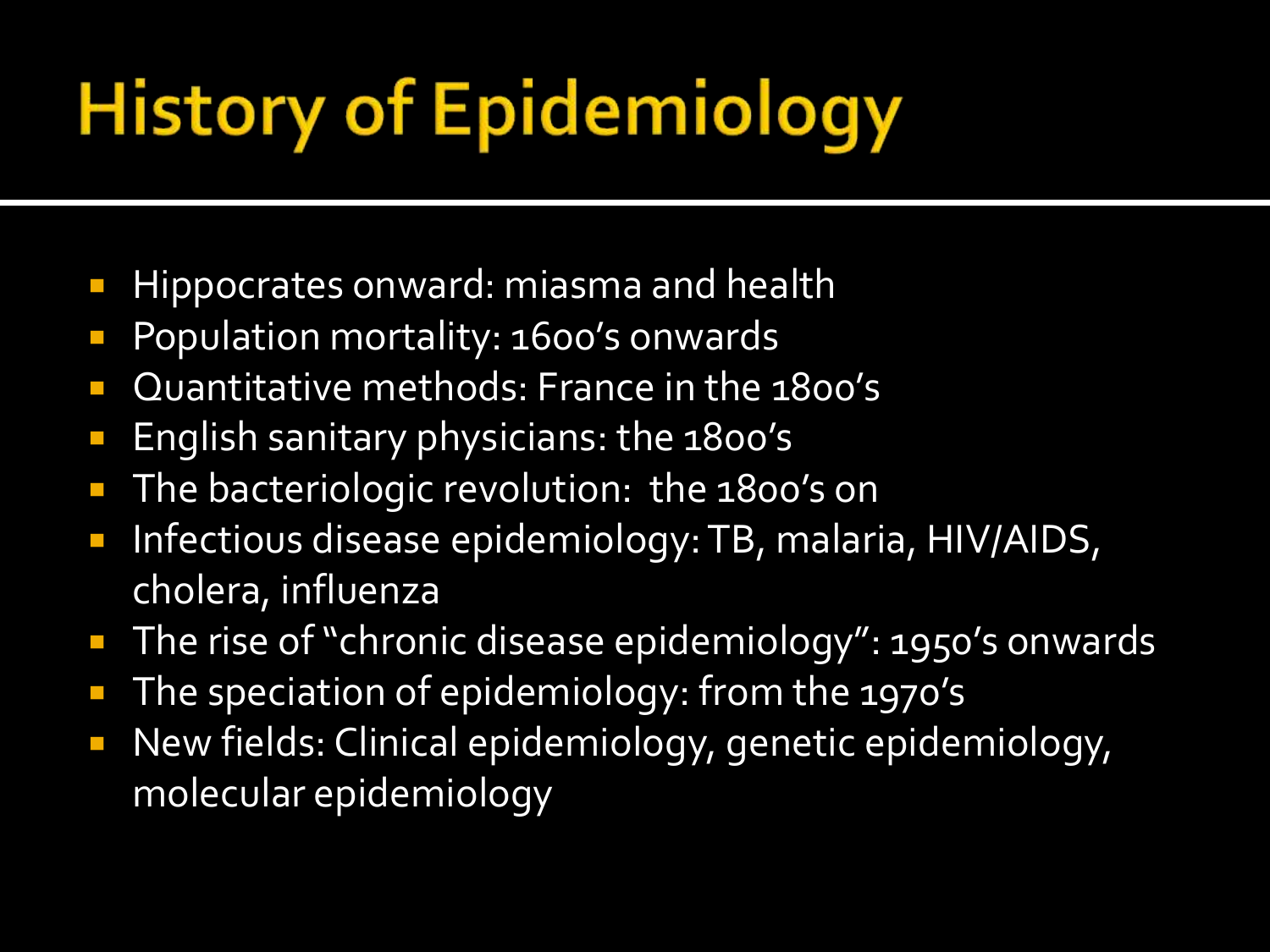## **History of Epidemiology**

#### **Pioneers**

- **John Graunt**
- **James Lind**
- Charles-Alexander Louis
- William Farr
- John Snow
- **NADIA Hampton Frost**
- A. Bradford Hill/Richard Doll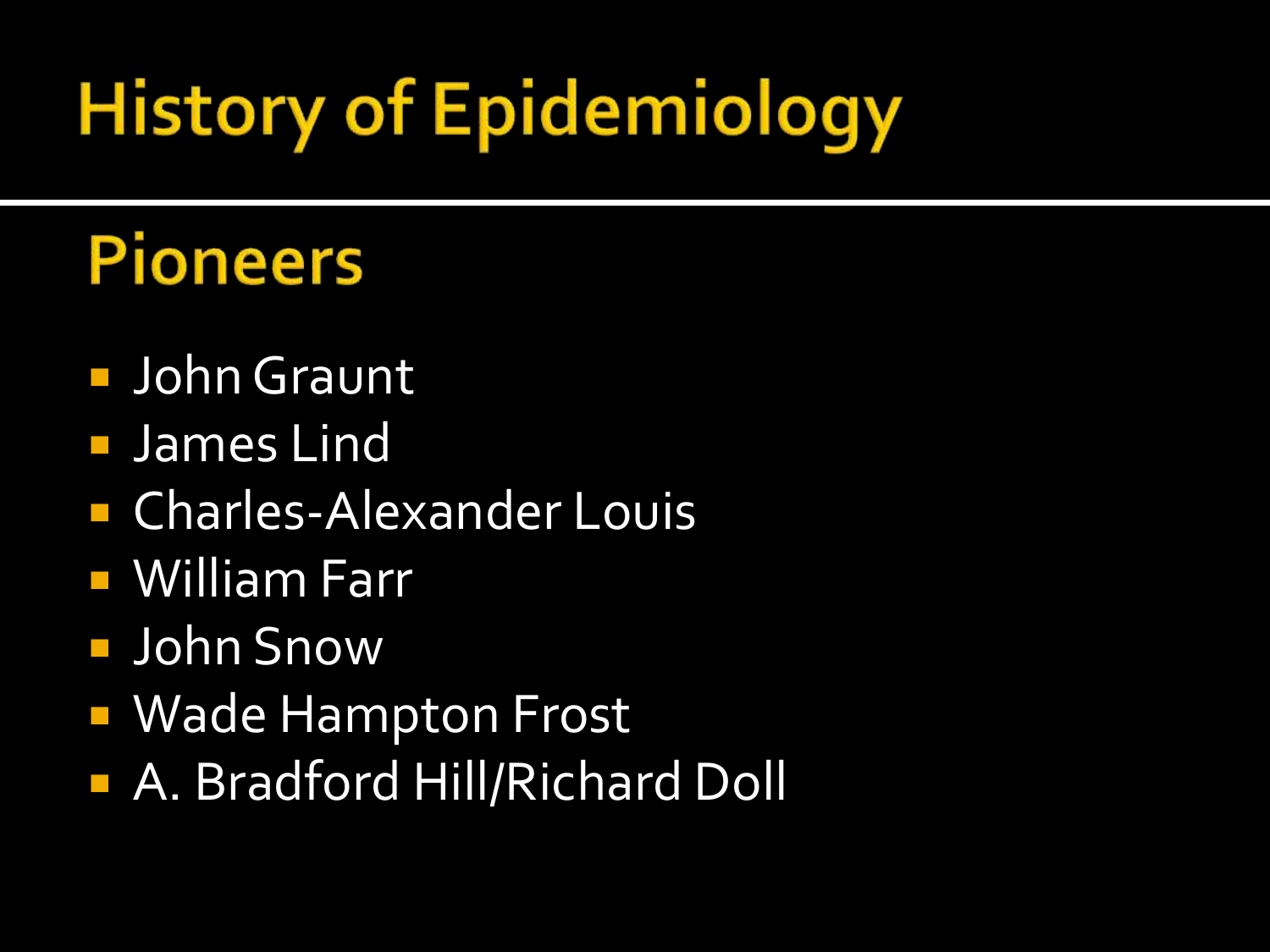#### **Changing patterns of community** health problems



**DUDLEY BOARD OF HEALTH,** GRYD NOTROD, THAT RE COMBROUDECE OF THE

**Church-yards at Dudley** 

Being so full, no one who has died of the **CHOLERA** will be permitted to be buried after  $SUNDAY$  next, (To-morrow) in either of the Burial Grounds of St. Thomas's, or St. Edmund's, in this Town.

All Persons who die from CHOLERA, must for the future be buried in the Church-yard at Netherton.

**BOARD of HEALTH, DUDLEY.** Neptember 1st, 1539.

A sign in cemetery in Dudley, England, in 1839. (from Dudley Public Library, Dudley)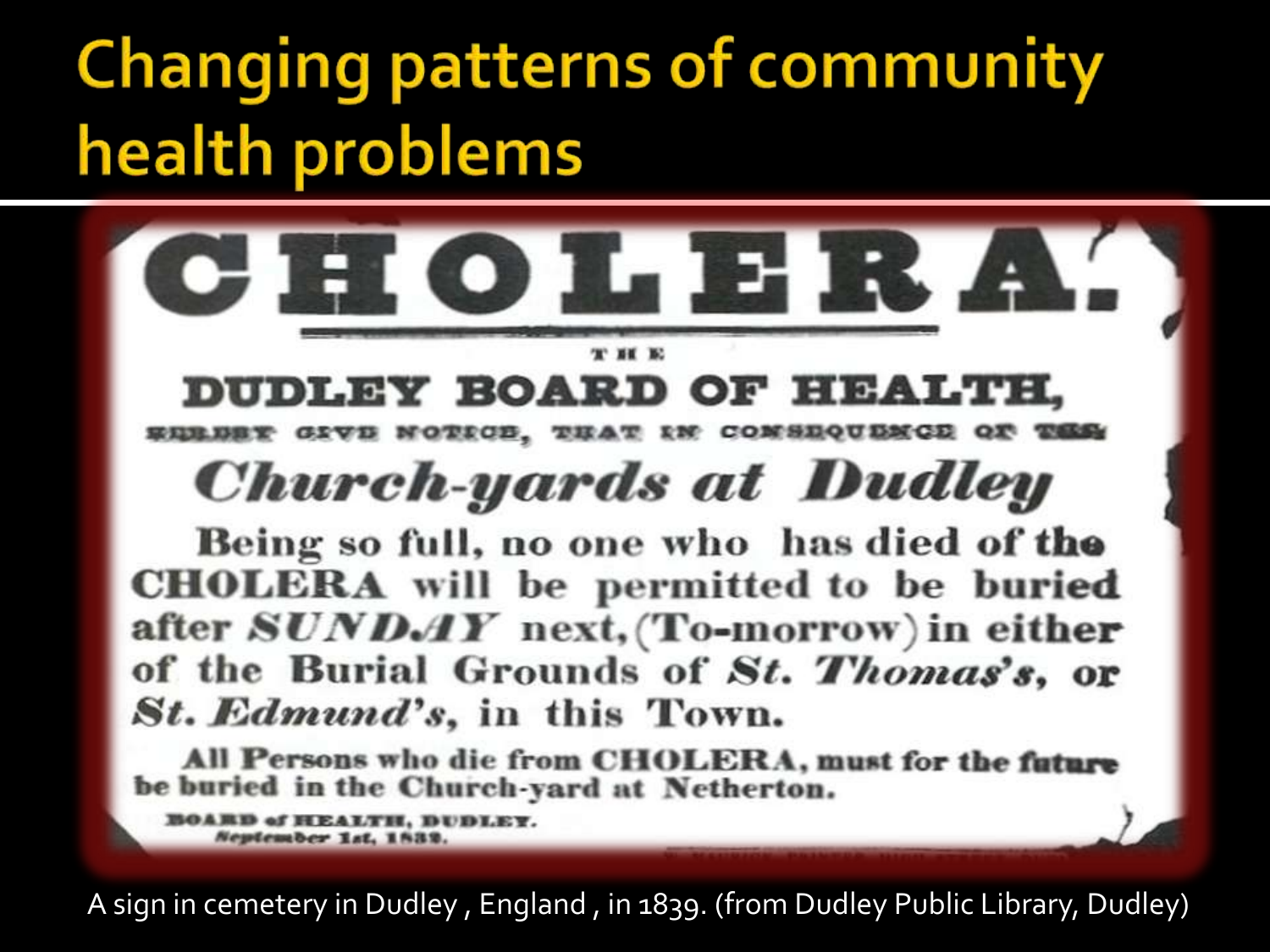

FIGURE 1-2 ₩ Ten leading causes of death in the United States, 1900 and 2000. (Redrawn from Grove RD, Hetzel AM: Vital Statistics Rates of the United States, 1940–1960. Washington, DC, US Government Printing Office, 1968; and National Center for Health Statistics, National Vital Statistics Report, Vol 49, No. 12, October 9, 2001.)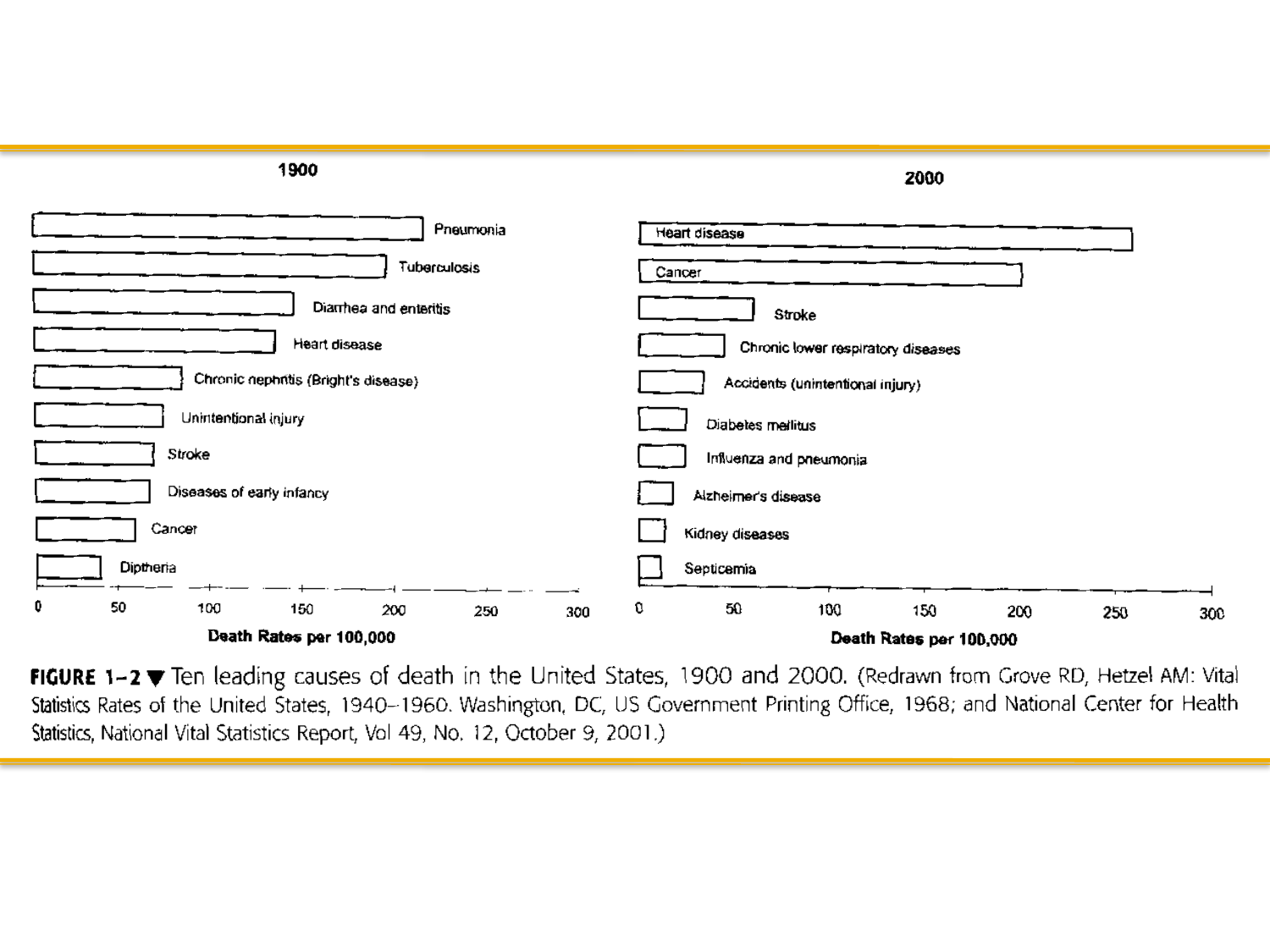

**AT BIRTH** 

AT AGE 65 YEARS

FIGURE 1-3 VLife expectancy at birth and at 65 years of age, by race and sex, United States, 1900, 1950, and 2000. (Redrawn from National Center for Health Statistics: Health, United States, 1987 DHHS publication no. 88-1232. Washington, DC, Public Health Service, March 1988. National Center for Health Statistics: National Vital Stat Rep 49, no. 12, October 9, 2001.)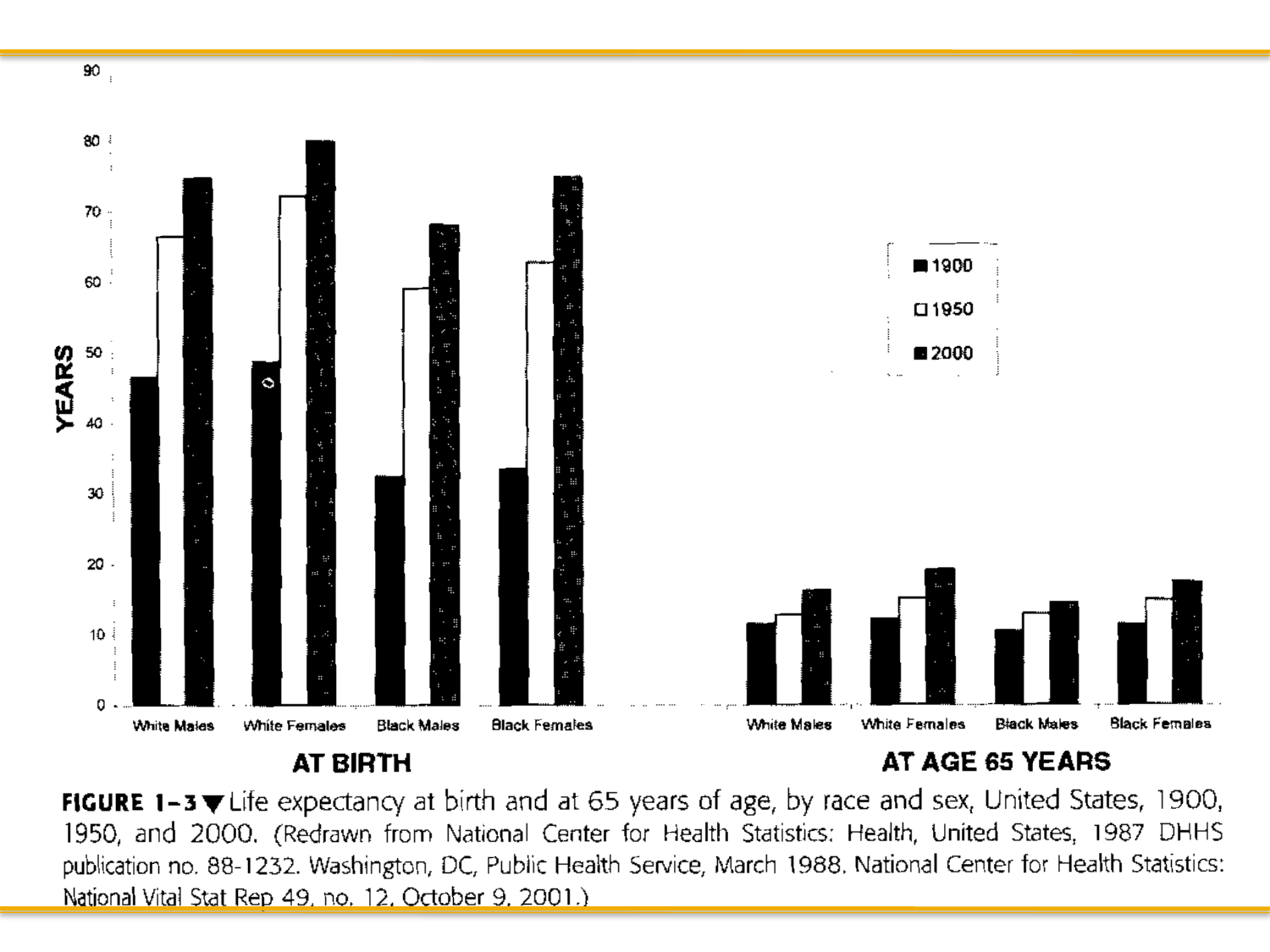# **Epidemiology and prevention**

- $\blacksquare$  Identifying subgroups in the population whoa re at high risk.
	- **Proper direction of preventive efforts**
	- Identify modifiable and non-modifiable factors or characteristics
- **Prevention** 
	- **Primary**
	- **Secondary**
- **Approach** 
	- Population based
	- **High-risk**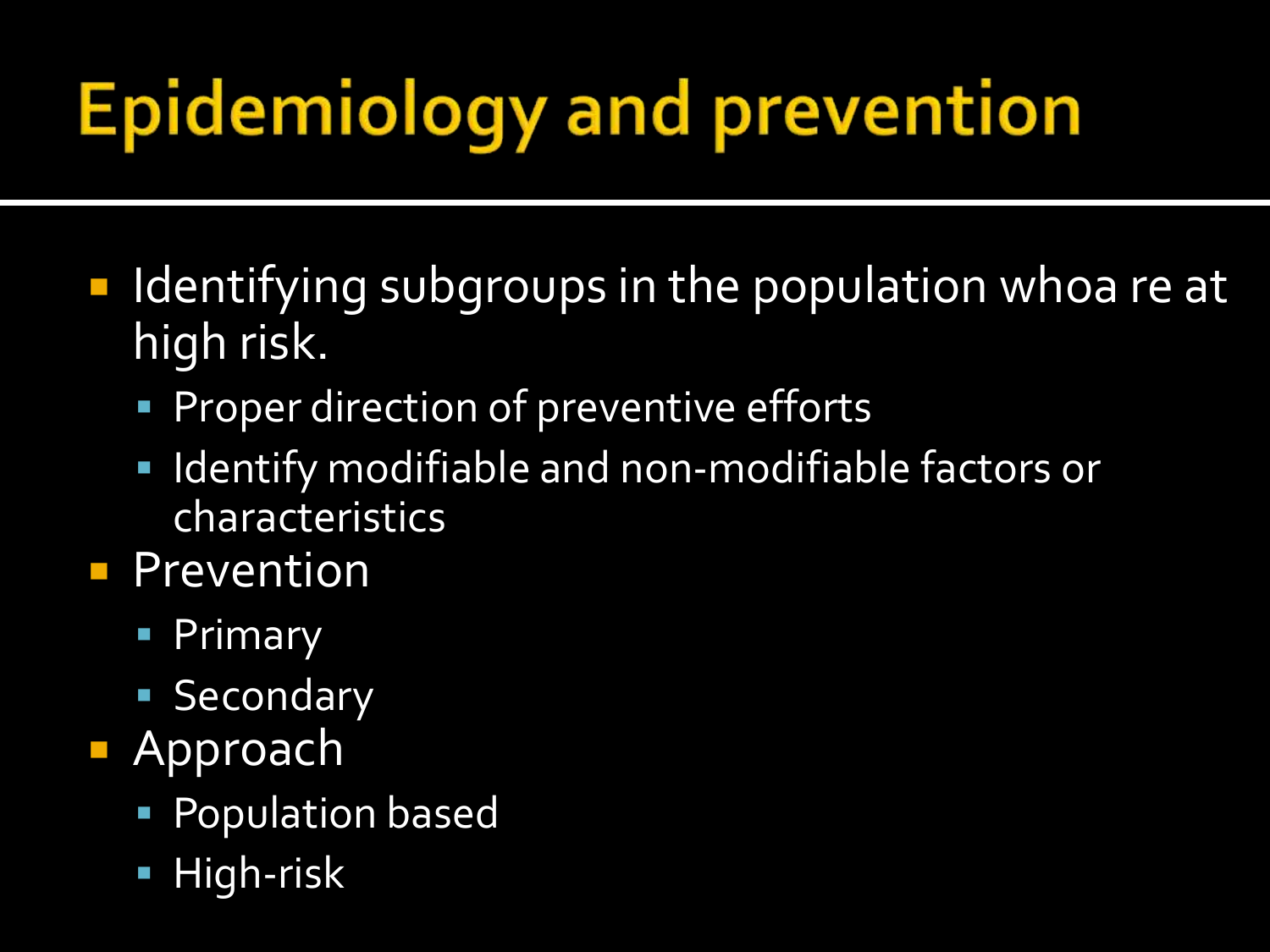## **Epidemiological approach**

- **Association between exposure to a factor and** development of a disease
	- **Is the association statistically significant?**
	- **Can it be explained by bias?**
- **If** Is the relationship causal?
	- **Is the association consistent with other data?**
	- **Are the criteria for causality met?**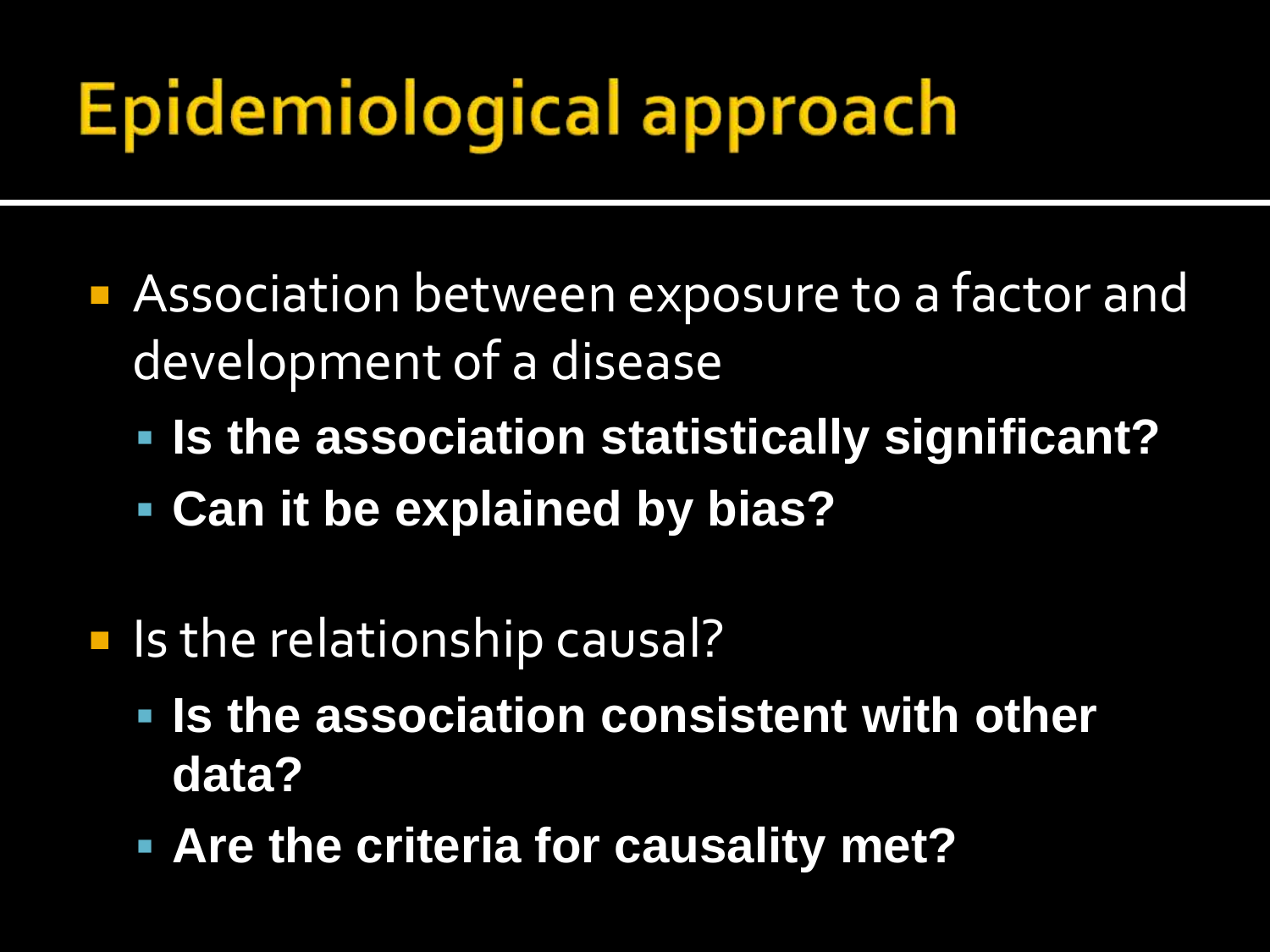

#### **Flouride and dental caries**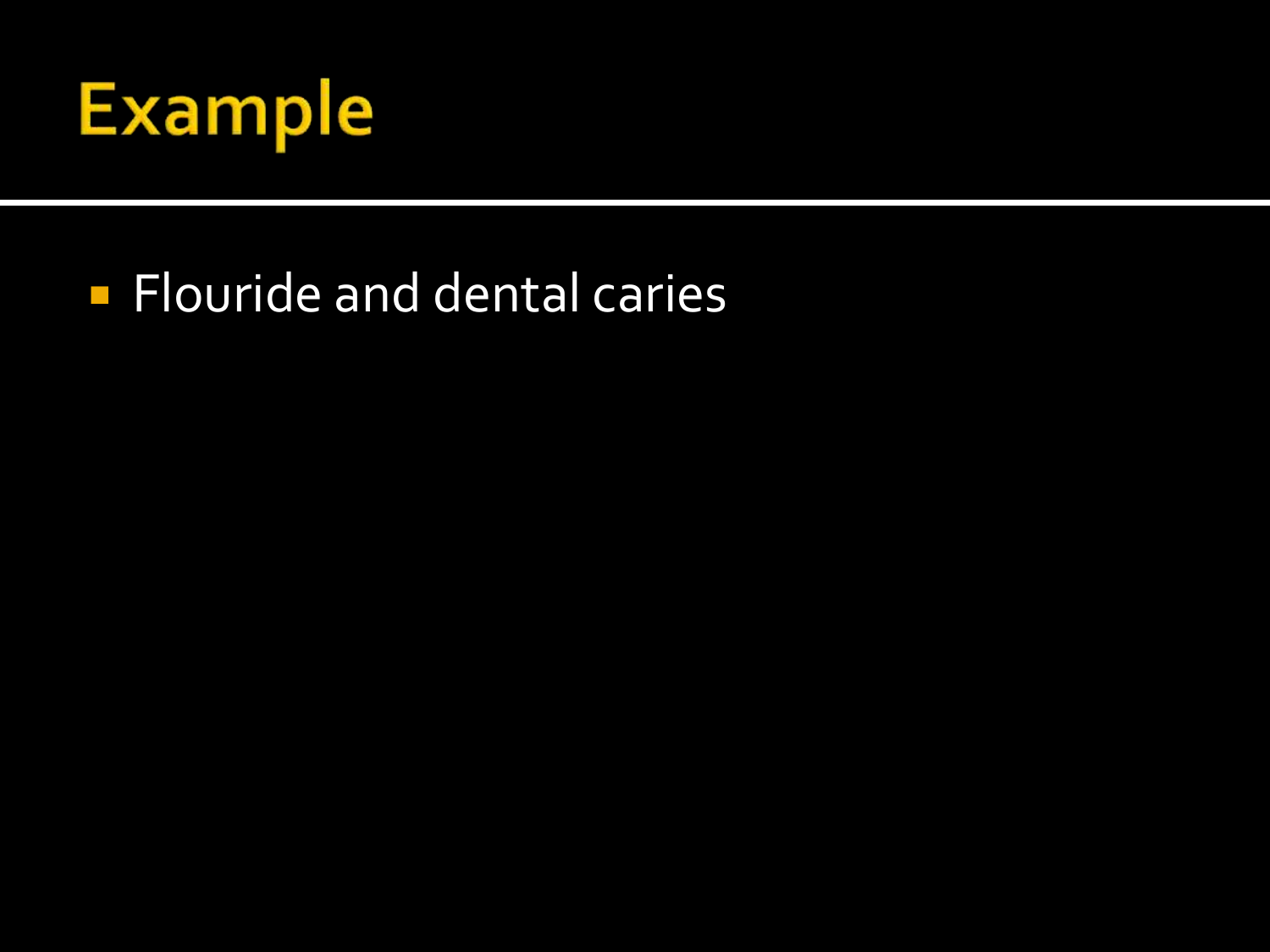

**FIGURE 1-8**  $\blacktriangledown$  DMF indices after 10 years of fluoridation, 1954-1955. DMF-Decayed, missing, and filled teeth. (Adapted from Ast DB, Schlesinger ER: The conclusion of a 10-year study of water fluoridation. Am J Public Health 46:265-271, 1956. Copyright 1956 by the American Public Health Association. Adapted with permission.)



**FIGURE 1-9**  $\blacktriangledown$  Effect of discontinuing fluoridation in Antigo, Wisconsin, November 1960. DMF-decayed, missing, and filled teeth; FL+, during fluoridation; FL-, after fluoridation was discontinued. (Adapted from Lemke CW, Doherty JM, Arra MC: Controlled fluoridation: The dental effects of discontinuation in Antigo, Wisconsin. J Am Dental Assoc 80:782-786, 1970. Reprinted by permission of ADA Publishing Co., Inc.).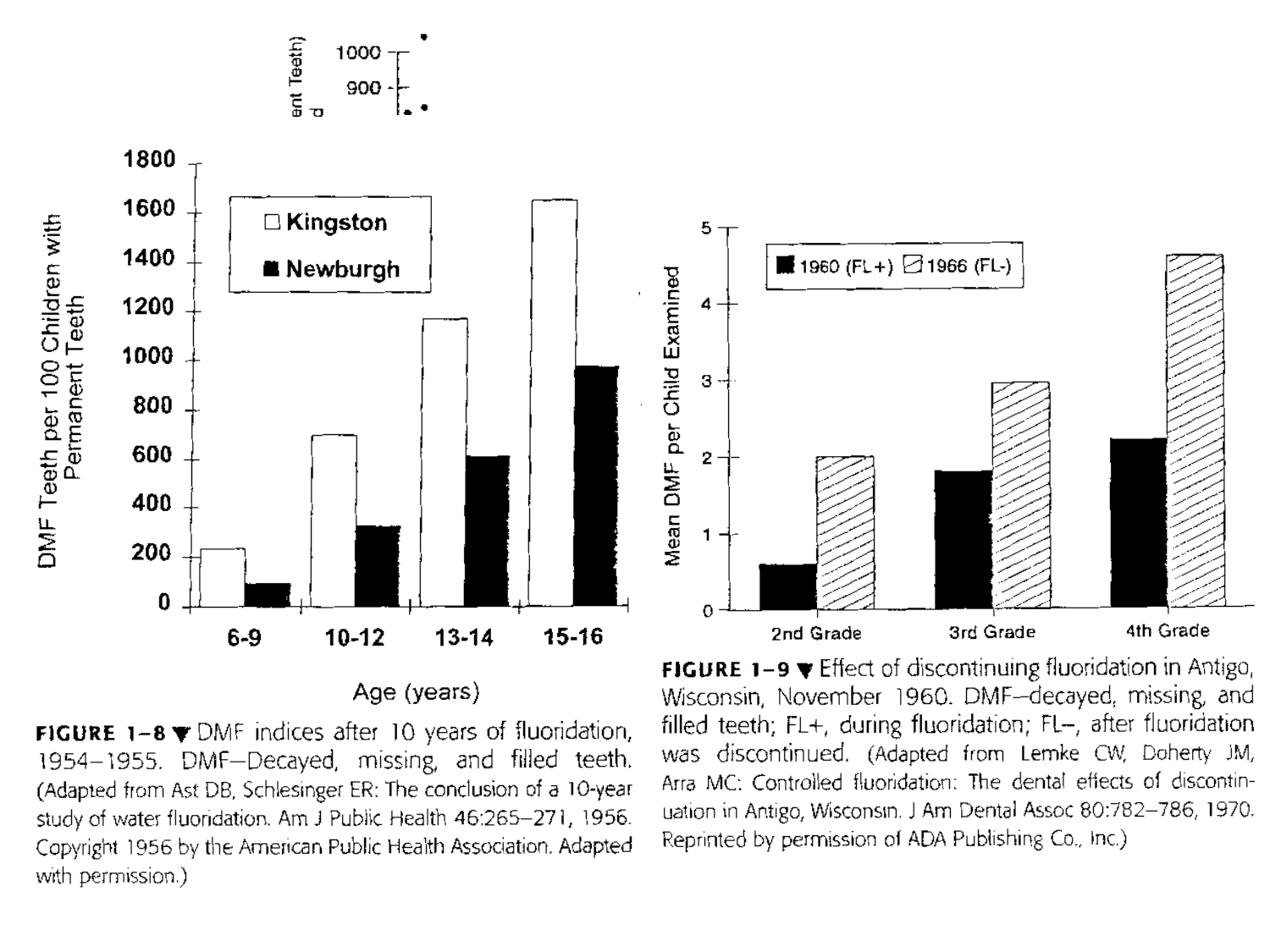#### **From observational Data to Preventive Action**

- **Edward Jenner 1768 heard** 
	- *"I cannot take the smallpox for I have already had cowpox."* – A dairy maid
- John Snow
	- **.** "Cholera was transmitted through contaminated water"
	- **The intake of water companies in London was in a** very polluted part of Thames river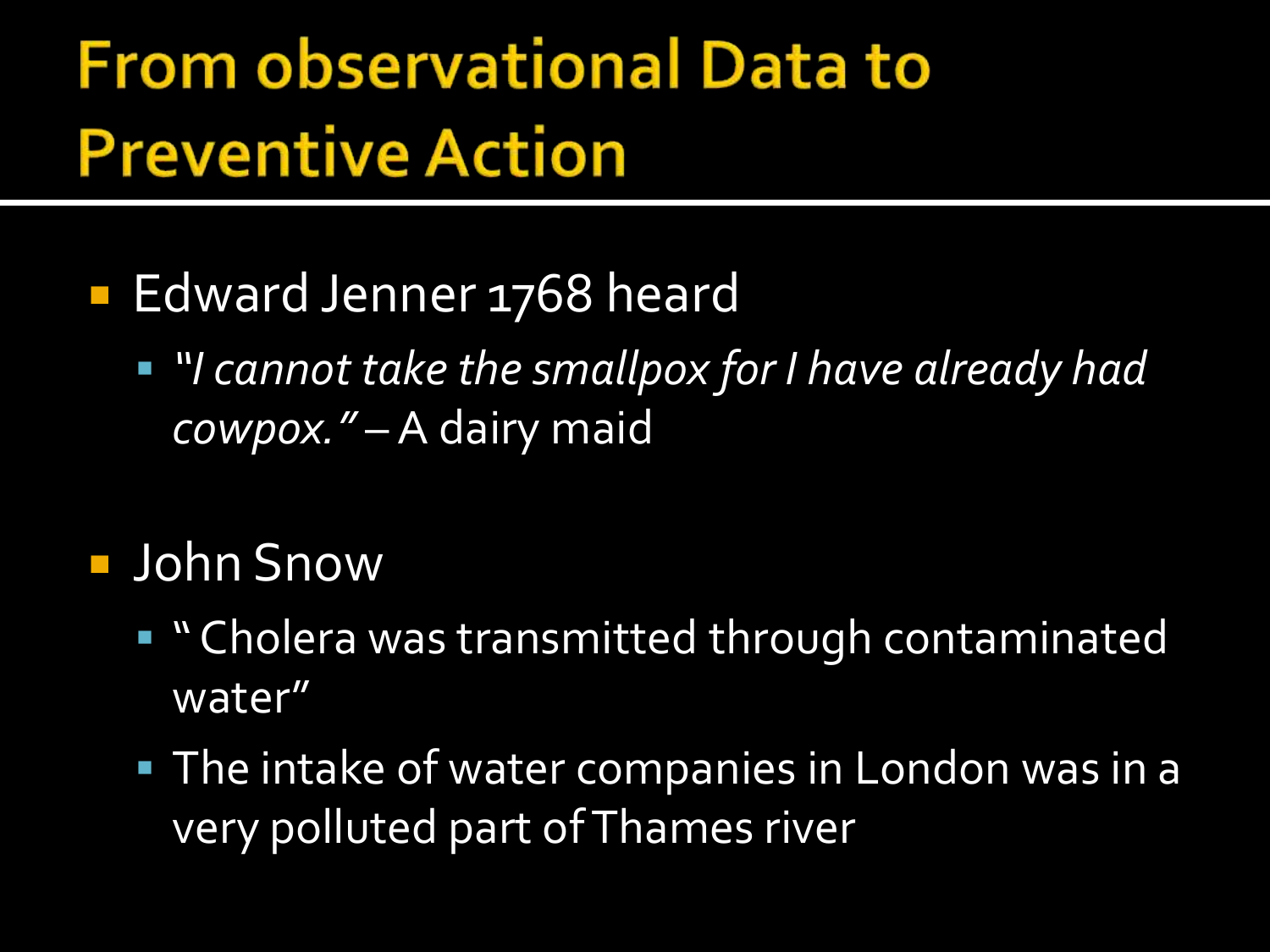

FIGURE 1-12 V Photograph of John Snow. (From the Wellcome Historical Medical Museum and Library, London.)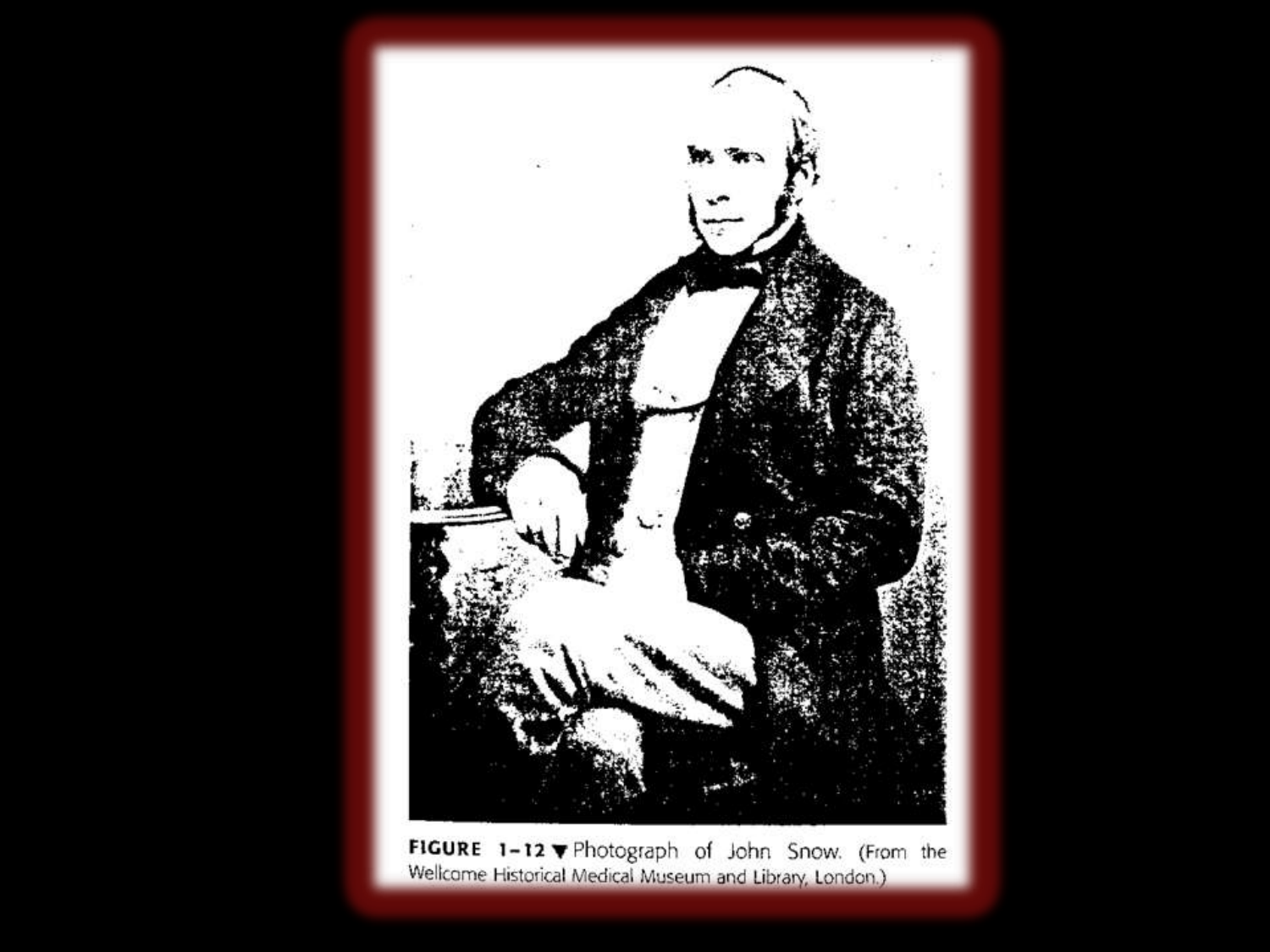## **Snow's findings**

#### TABLE 1-2 M Deaths from Cholera per 10,000 Houses, by Source of Water Supply, London, 1854

| <b>Water Supply</b>                                                    | No. of Houses | Deaths from Cholera | Deaths per 10,000 Houses |
|------------------------------------------------------------------------|---------------|---------------------|--------------------------|
| Southwark and Vauxhall Co.<br>Lambeth Co.<br>Other districts in London | 40,046        | .263                | 315                      |
|                                                                        | 26,107        | 98                  | 38                       |
|                                                                        | 256,423       | ,422                | 56                       |

Data adapted from Snow J: On the mode of communication of cholera. In Snow on Cholera: A Reprint of Two Papers by John Snow, M.D. New York, The Commonwealth Fund, 1936.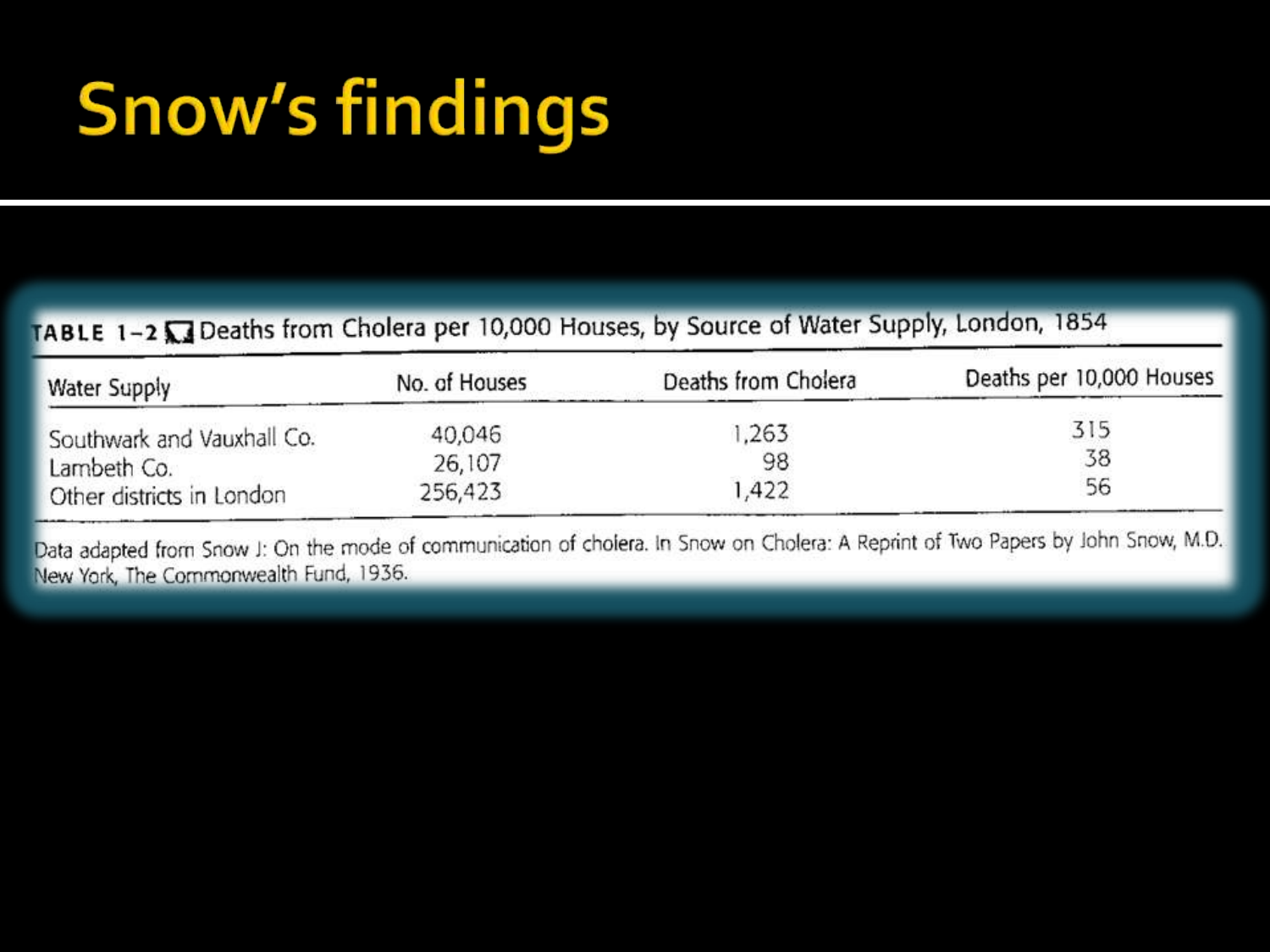## **Conclusion**



 $5 - 6$ 

FIGURE 1-15 Y Prevention and therapy viewed as mutually exclusive activities. (From Wilson T: Ziggy cartoon. Universal Press Syndicate 1986.)

Epidemiology is an invaluable tool for providing the rational basis on which effective prevention programmes can be planned and implemented and for conducting clinical investigations that contribute to the control of disease and to the amelioration of the human suffering associated with it.